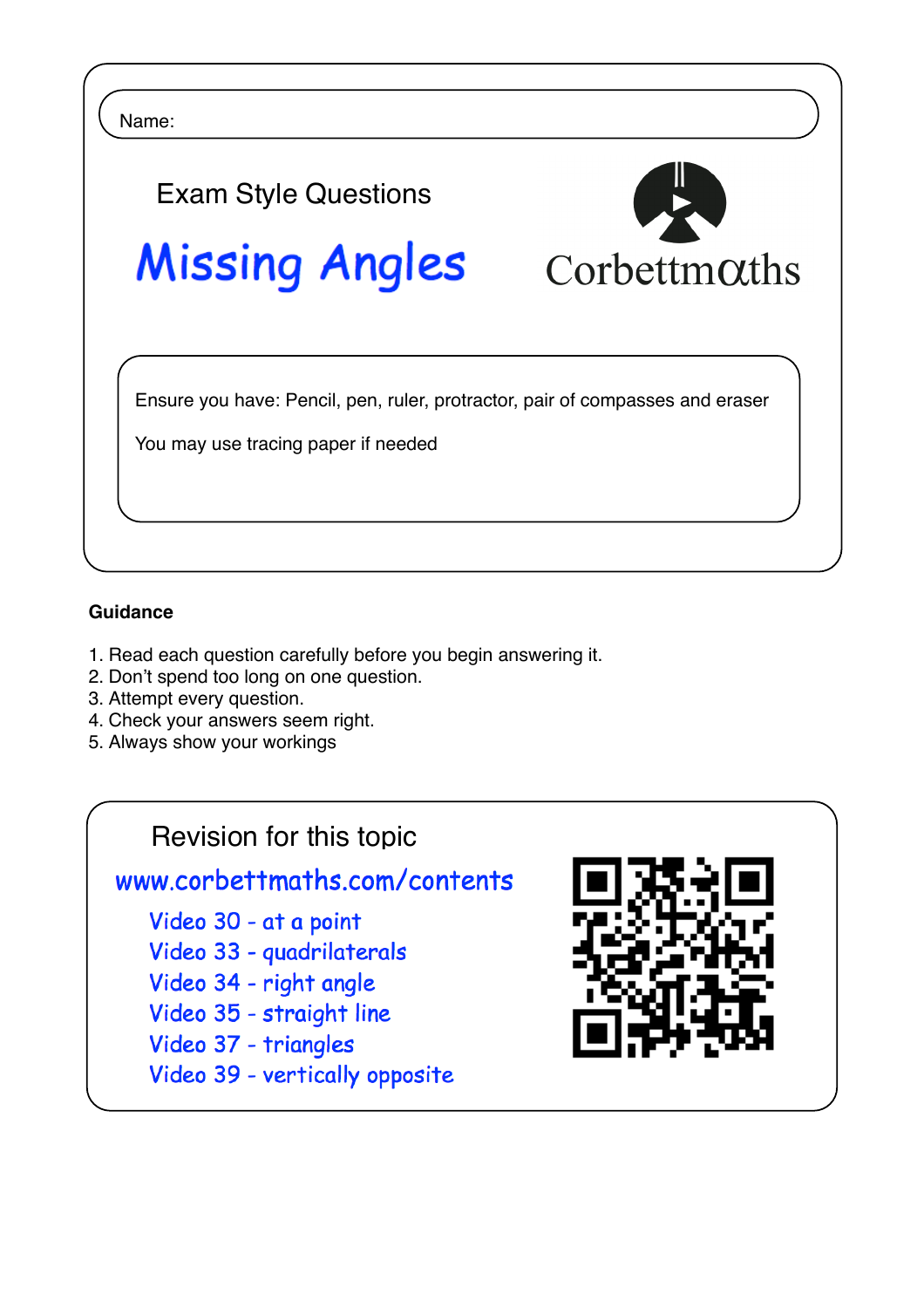

 $(2)$ 

 $\mathbf{1}$ .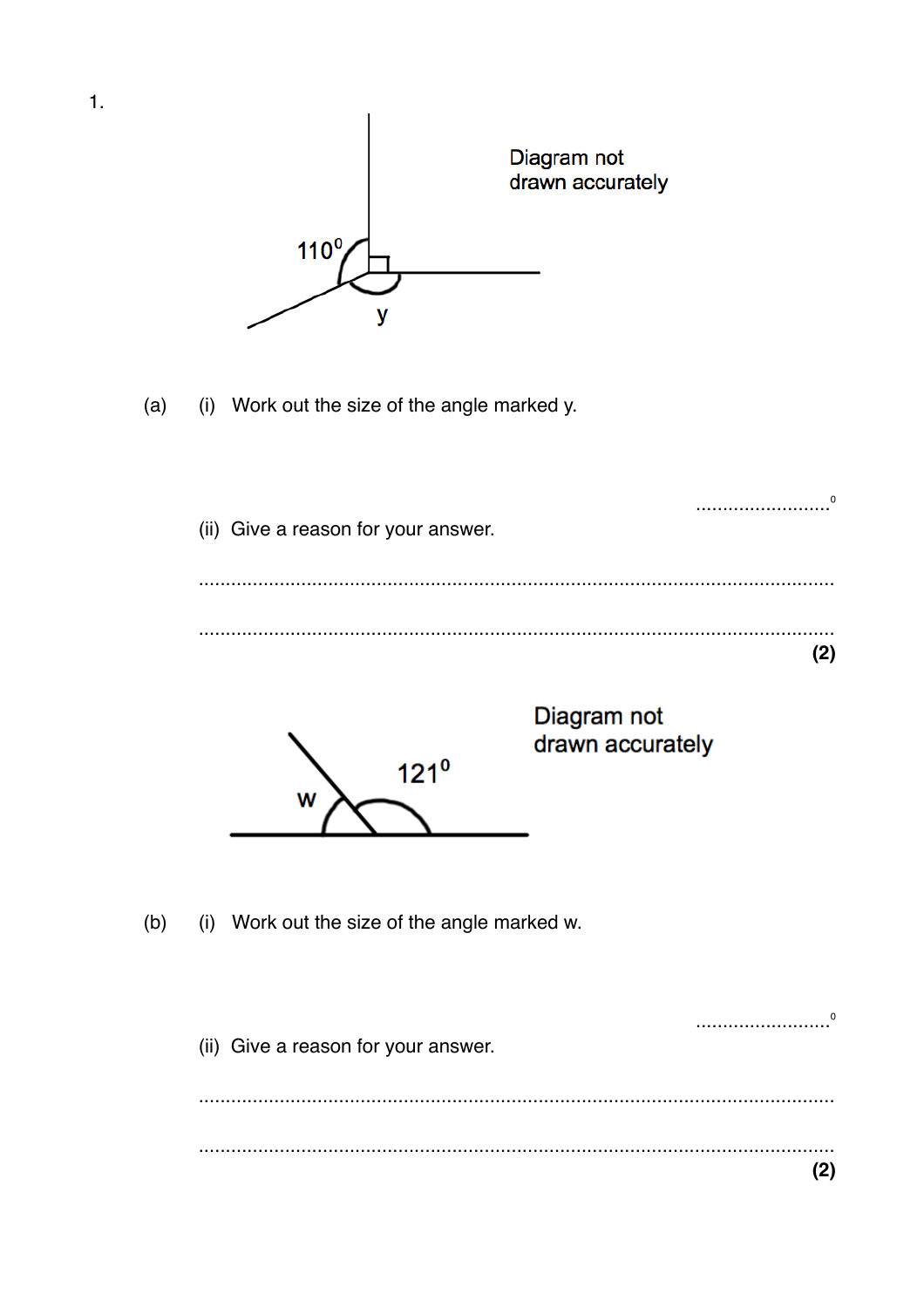

Diagram not drawn accurately

(i) Work out the size of the angle marked p.  $(c)$ 

|       | <br>(ii) Give a reason for your answer. |  |
|-------|-----------------------------------------|--|
| .<br> |                                         |  |
|       |                                         |  |

Shown below is a quadrilateral.  $2.$ 



Work out the size of the angle marked x.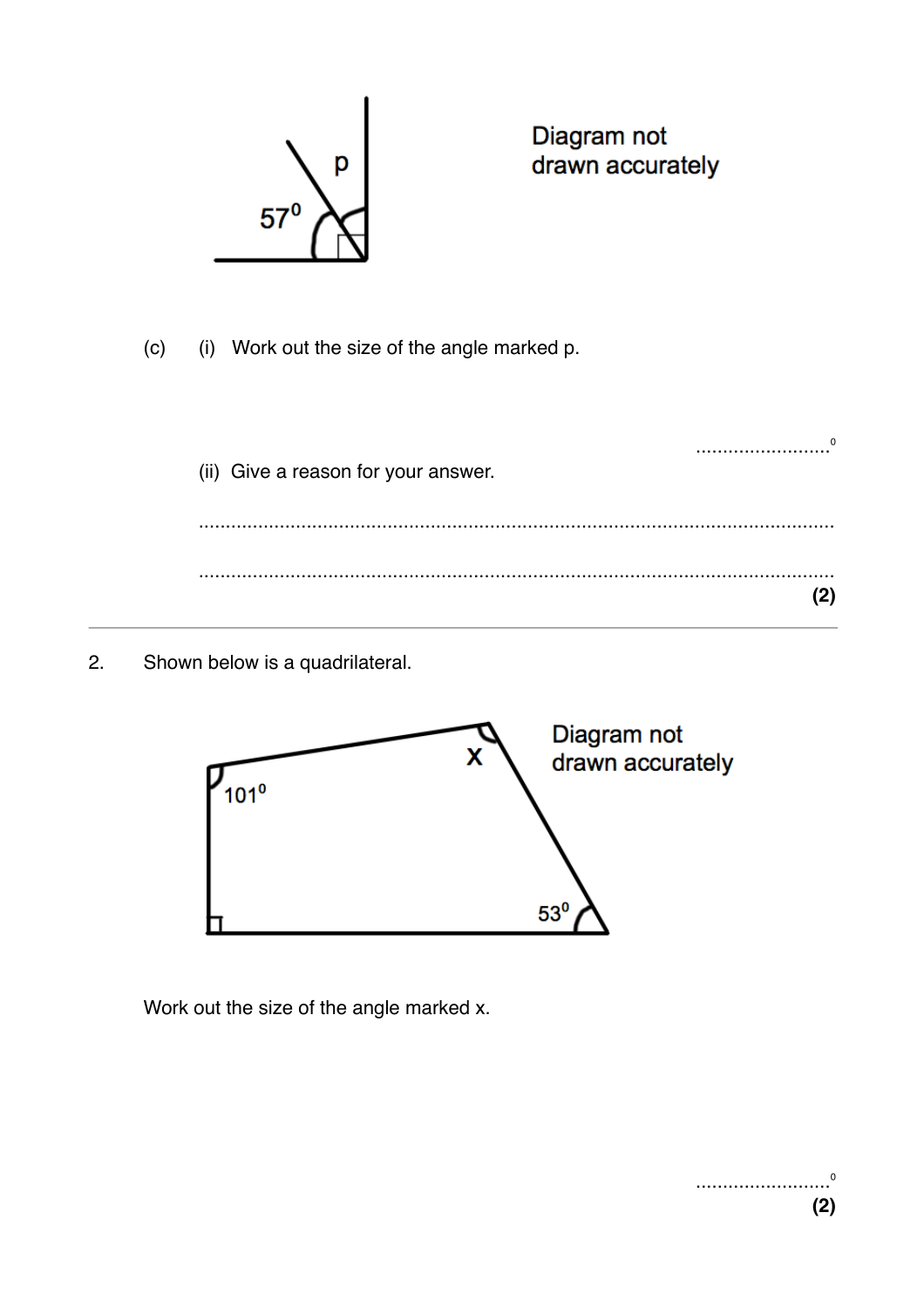Shown is a right angled triangle.  $3.$ 



Work out the size of angle y.





(a) Work out the size of the angle marked x.

| $\Omega$<br>                       |
|------------------------------------|
| (b) Give a reason for your answer. |
|                                    |
|                                    |
|                                    |
| .                                  |
|                                    |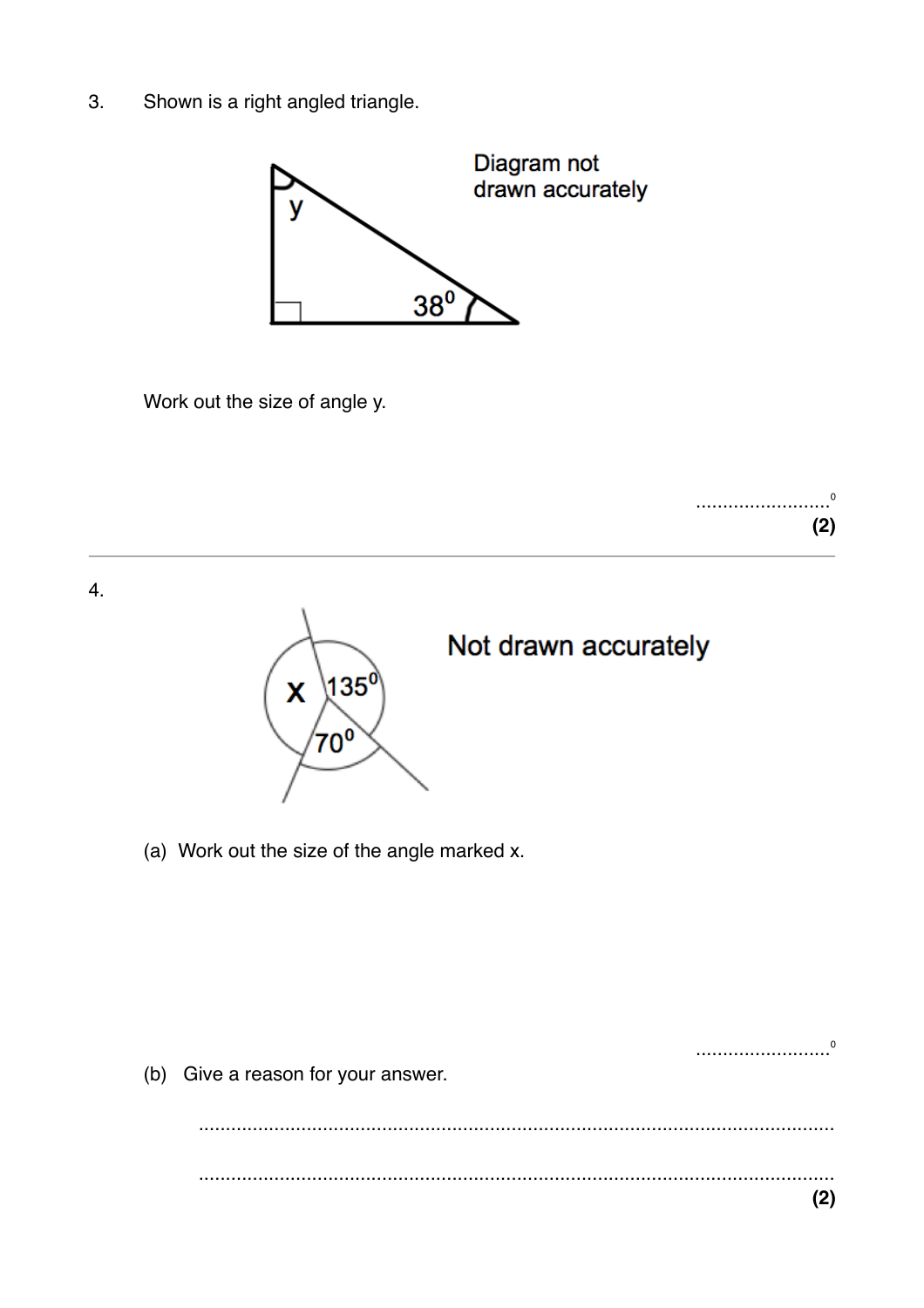

Work out the size of x.

.........................⁰ **(2)**

6.



Work out the size of angle x.

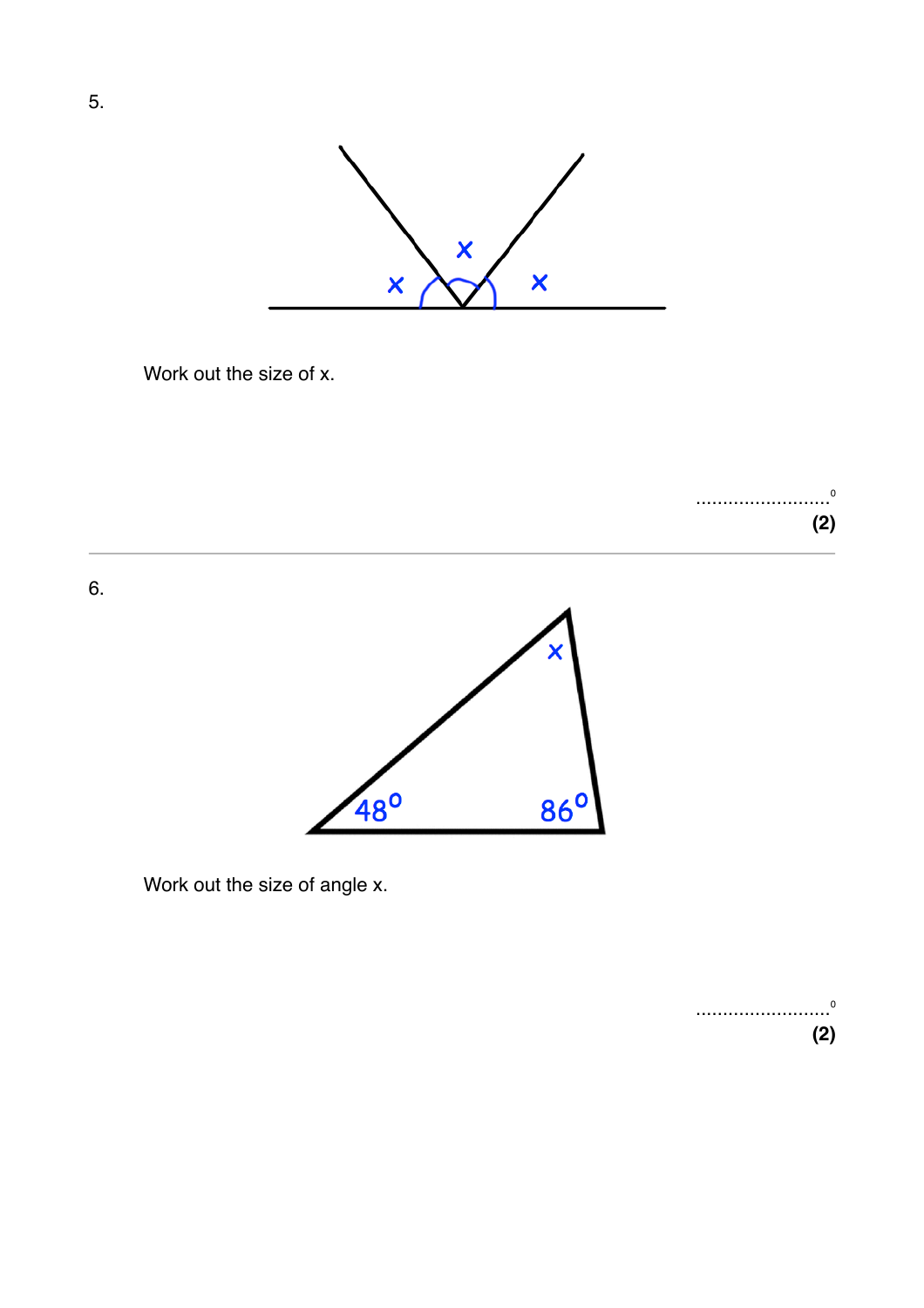7. Shown below is a quadrilateral.



Work out the size of angle y.

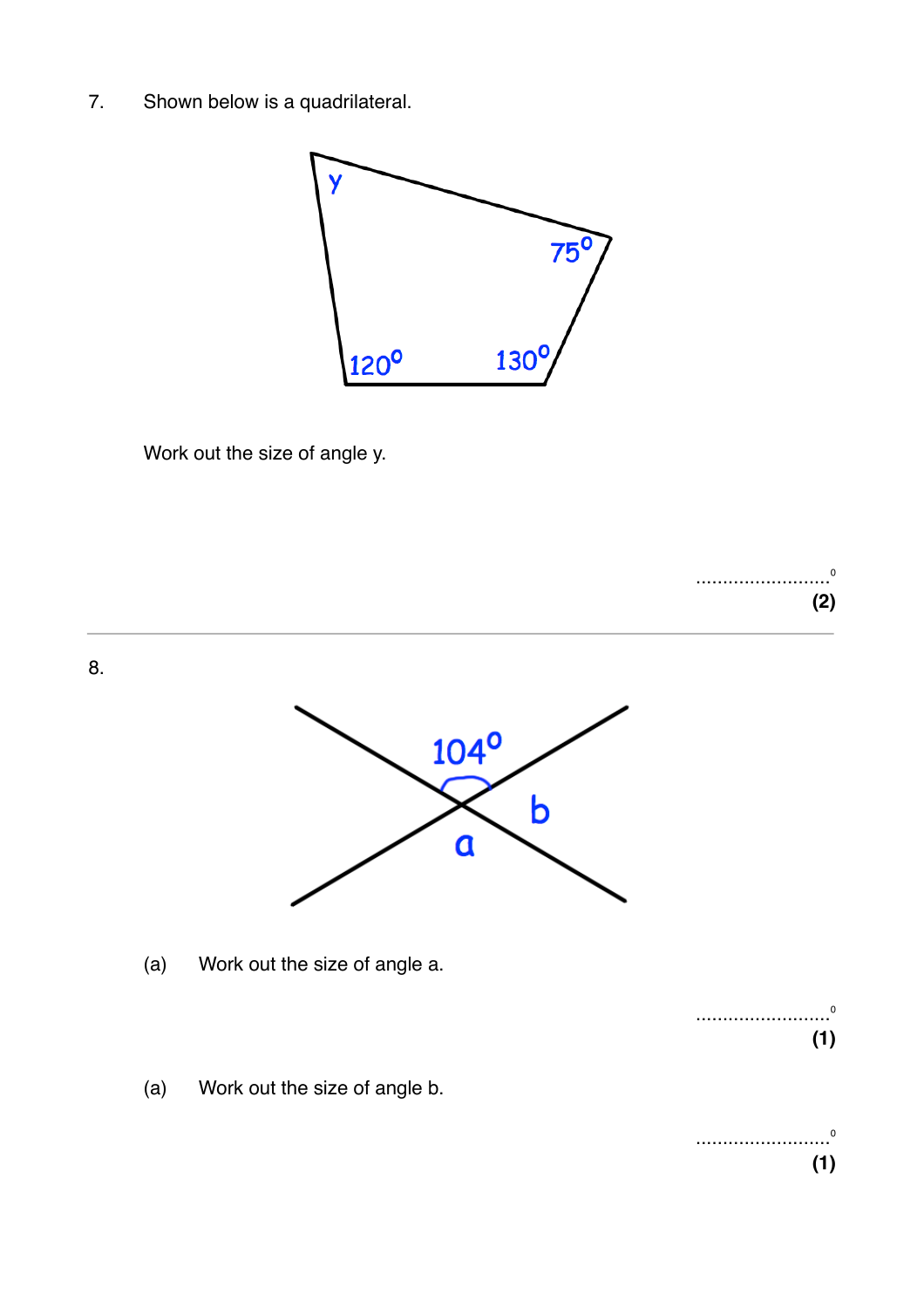

The diagram above shows a parallelogram.

- (a) Work out the size of the angle marked x.
- (b) Work out the size of the angle marked y.
- 10. Shown below is an isosceles triangle.



Work out the size of the angle marked y.

.........................⁰

.........................⁰

**(2)**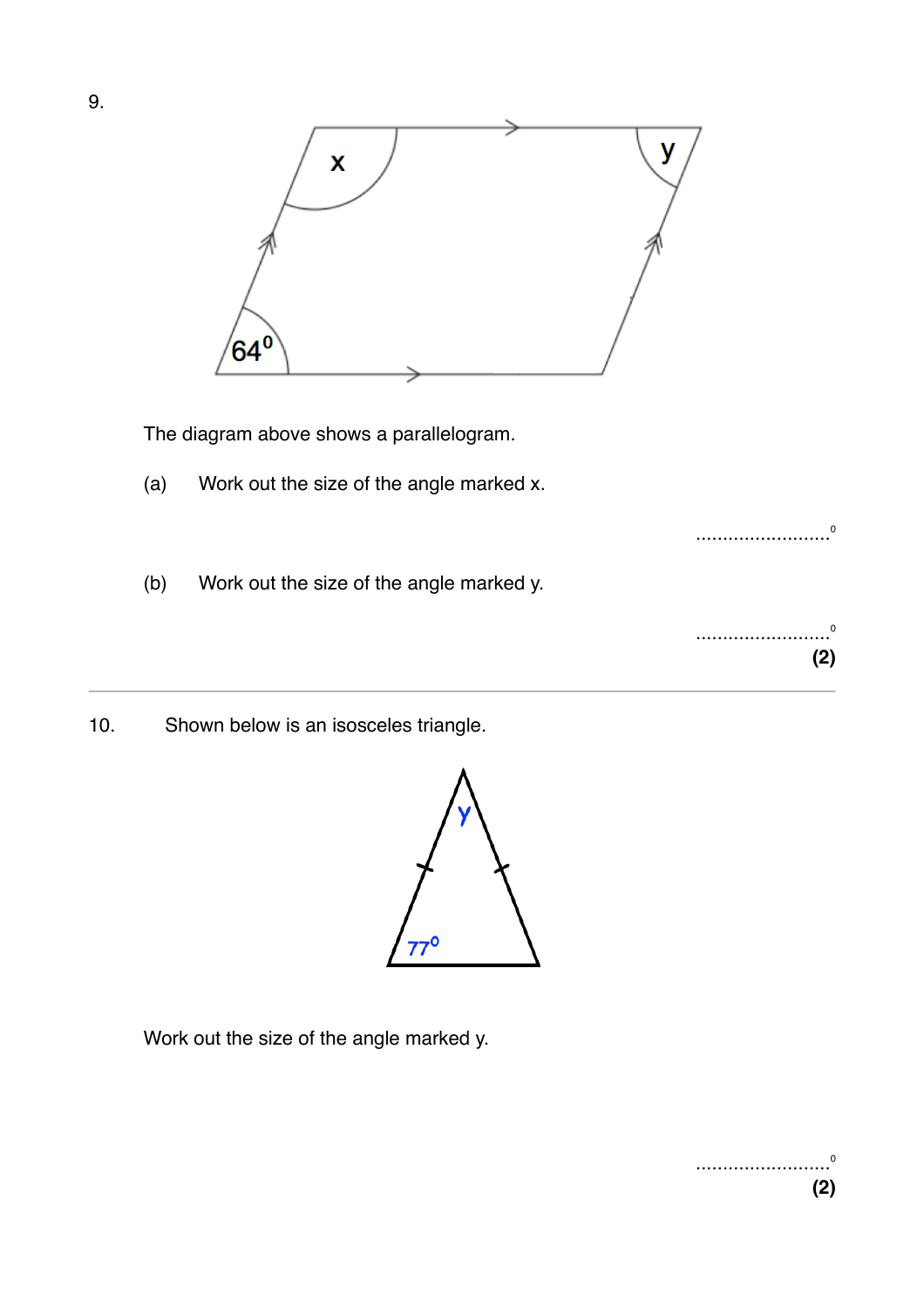11. Shown below is an isosceles triangle.



Work out the size of the angle marked w.



Work out the size of the angle marked x.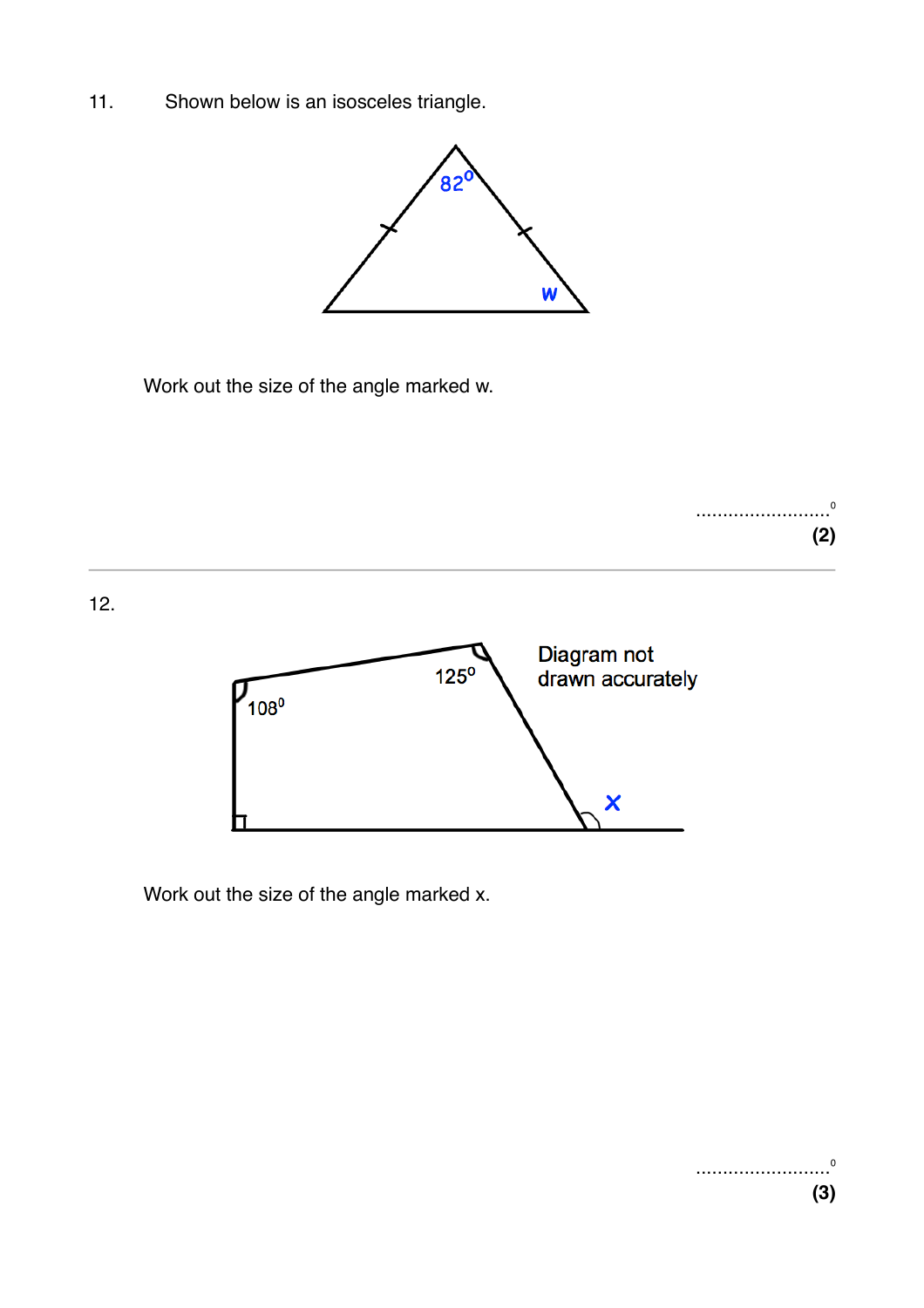

Work out the size of angle y.

.........................<sup>0</sup> **(3)**

.........................⁰

**(1)**

14.



(a) Calculate angle x.



(b) Calculate angle w.

.........................⁰ **(1)**

13.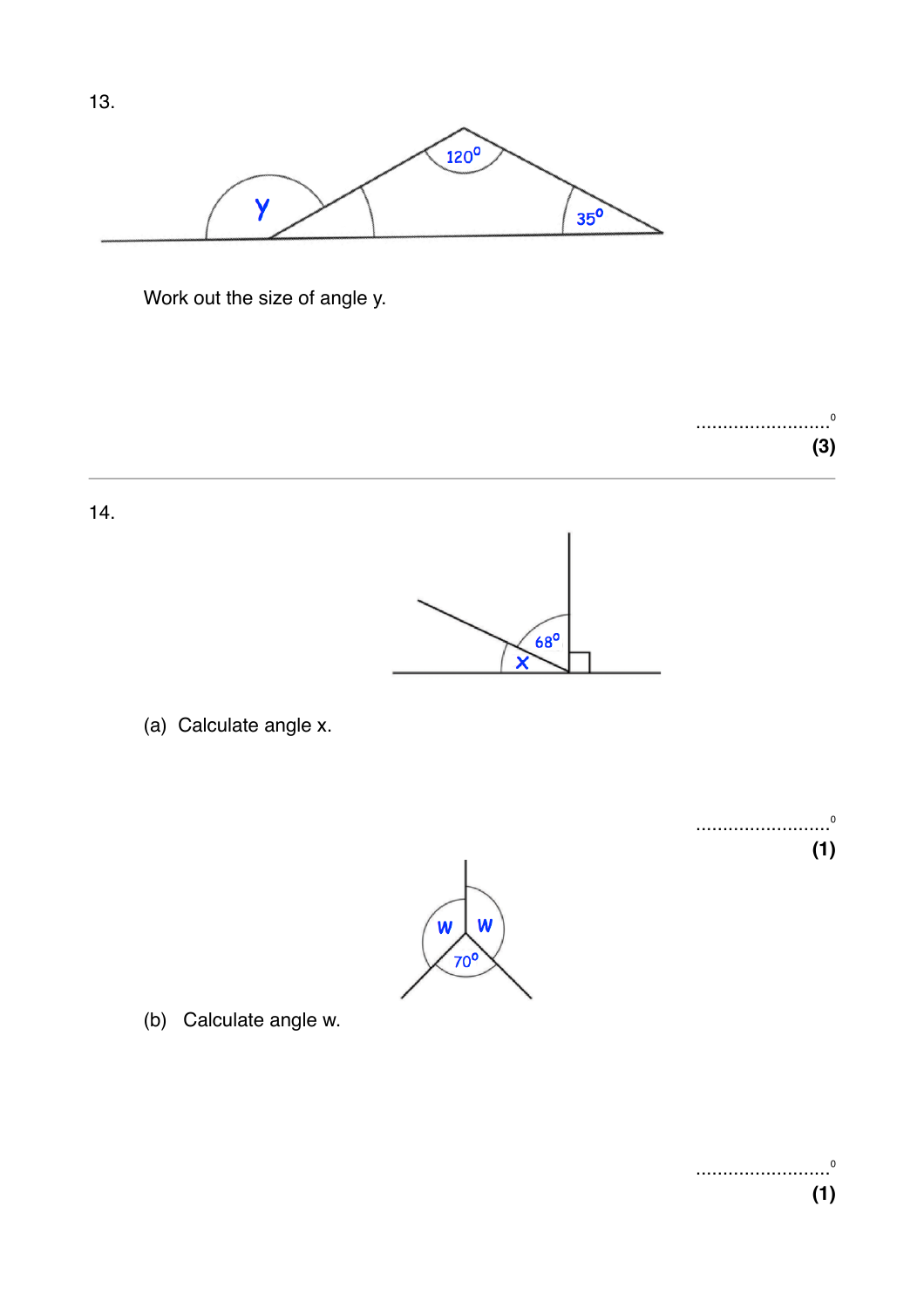

Triangle EFG is an isosceles triangle. Lines FGH and EGI are straight lines. Angle EGF is 104°.

(a) Find the size of angle HGI.

.........................⁰ **(1)**

(b) Find the size of angle EFG.

.........................⁰ **(2)**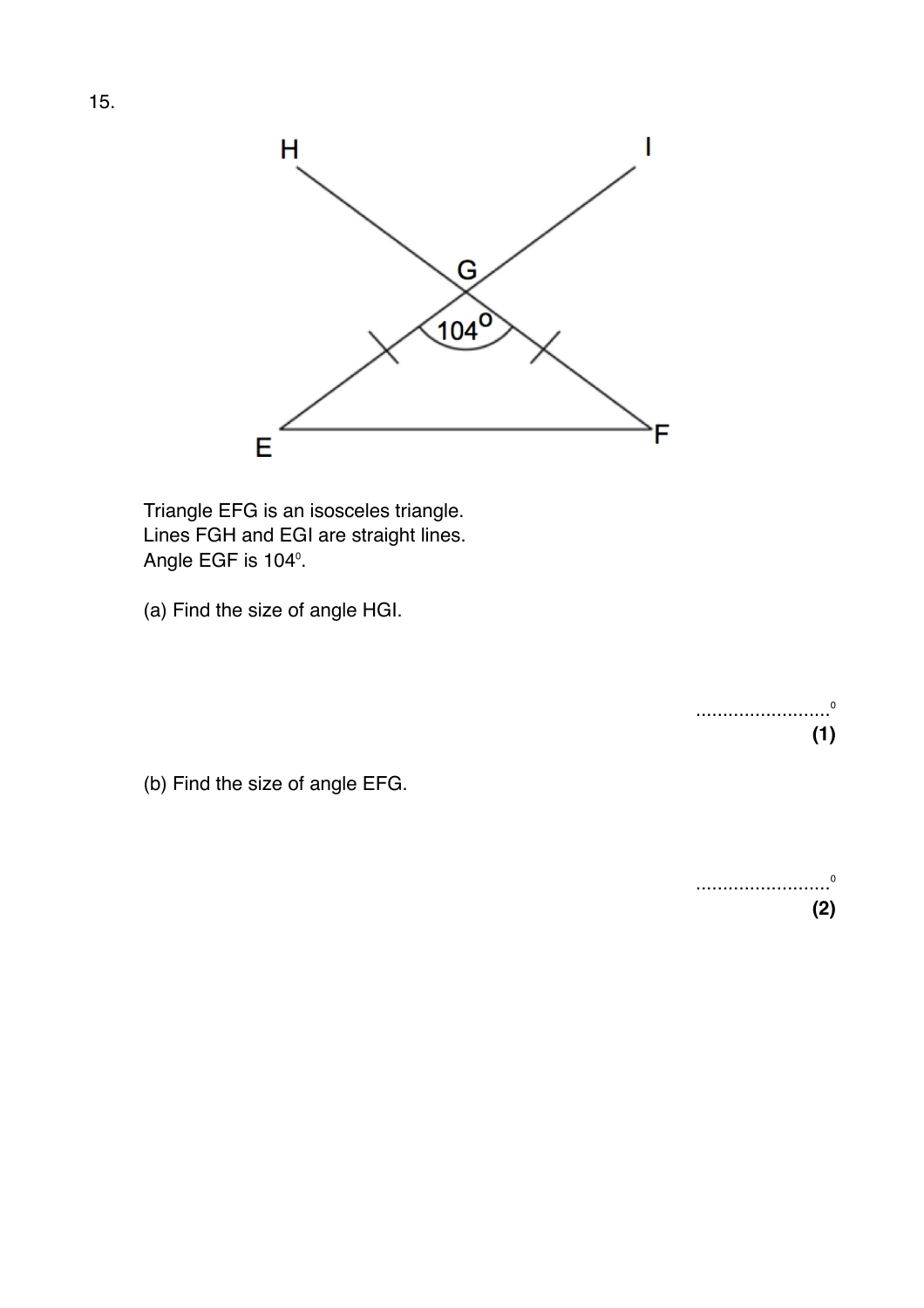16. Below are 3 straight lines.



Find the size of angle y.

......................... **(3)**

17. Bernard says AC is a straight line.



Is he correct? Explain your answer.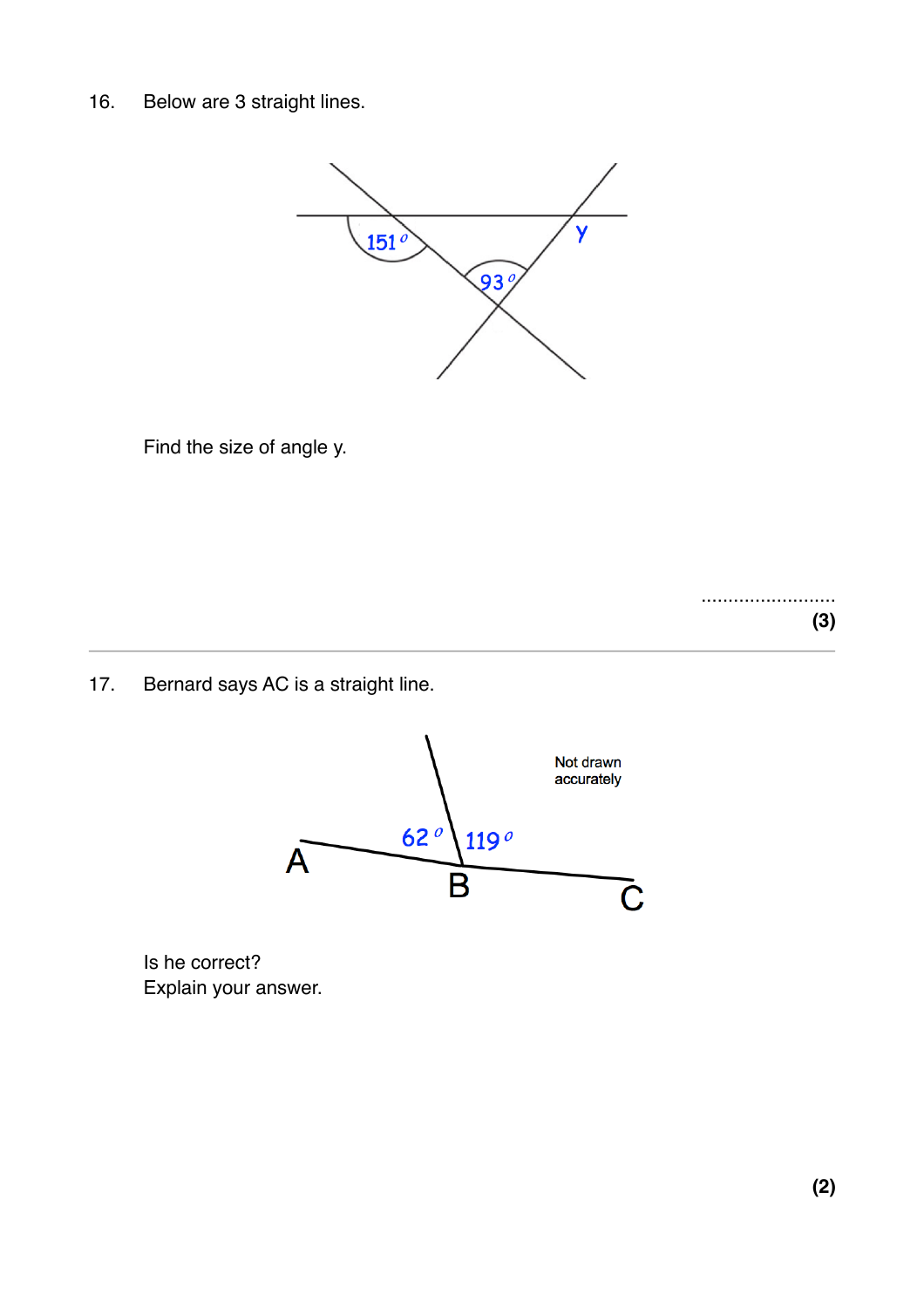18. An isosceles triangle has one angle of 84<sup>°</sup>.

Write down the possible sizes of the other two angles in the triangle.

Pair 1 ..................... and .................... degrees

19. Below is a kite.



Calculate the size of angle y.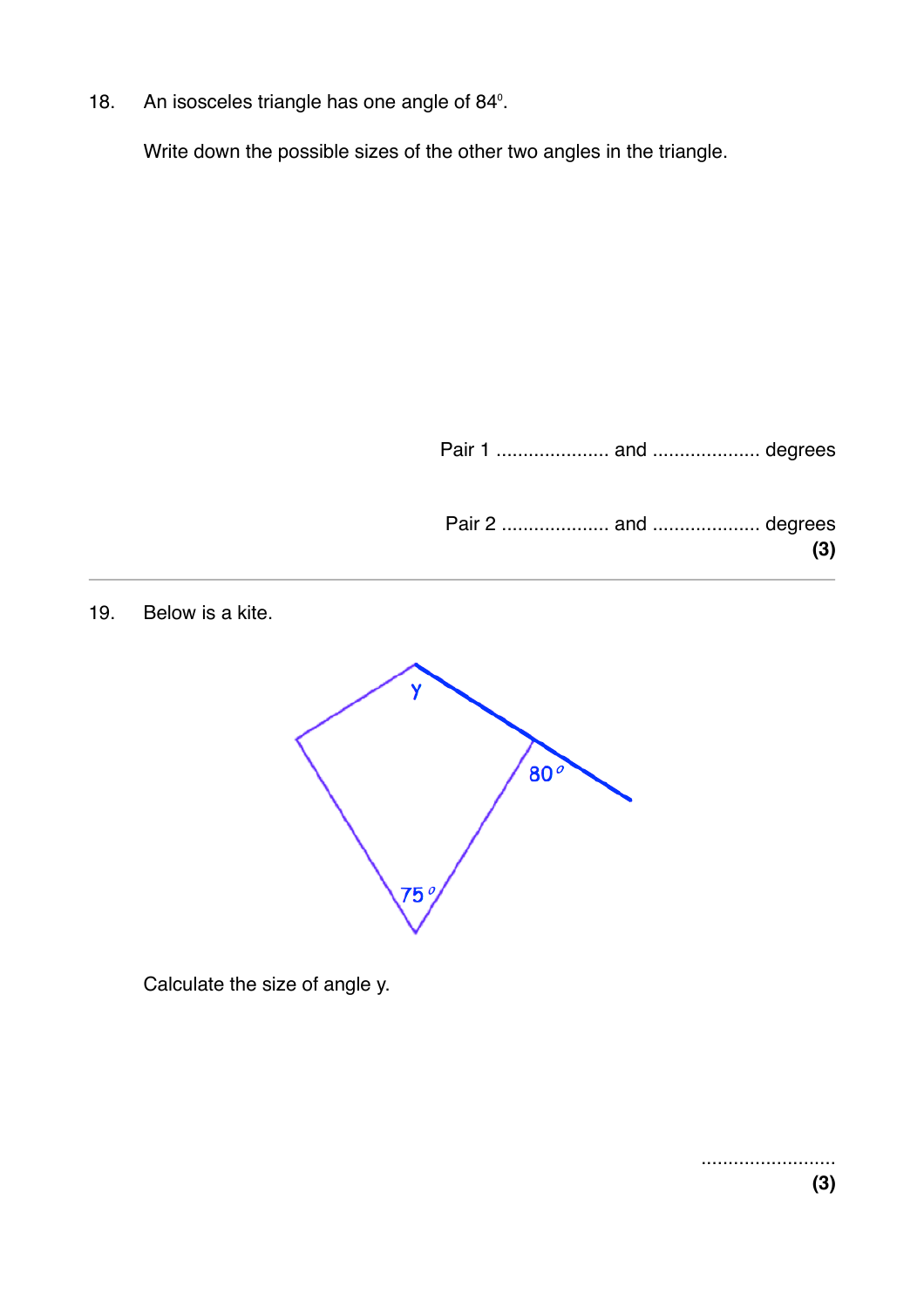

Triangles ABD and BCD are both isosceles.  $AD = BD$ 

AC is a straight line.

Is ADC a right angle? Clearly explain your answer.

**(4)**

20.